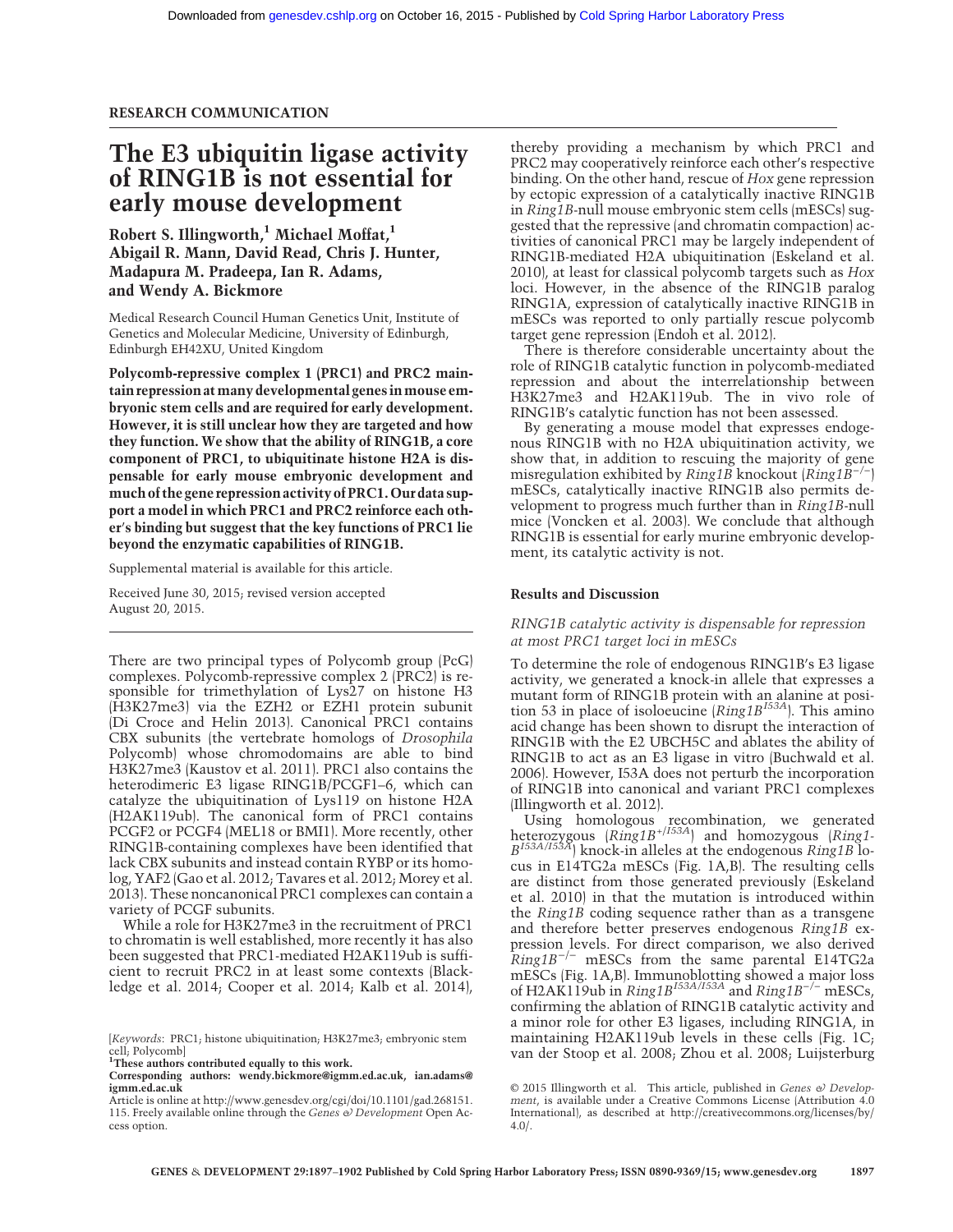Illingworth et al.



Figure 1. Targeting and validation of Ring1B<sup>I53A/I53A</sup> and Ring1B<sup>-/−</sup> mouse ESCs. [A] Schematic representation of the targeting strategy used to generate Ring1B<sup>I53A/I53A</sup> and Ring1B<sup>−/−</sup> (knockout [KO]) alleles. The locations of exon 3 internal and exon 3-spanning primer sites used for genotyping are indicated with gray and black arrowheads, respectively. I53A-specific sequence modifications introduced into exon 3 are shown shaded in gray, and LoxP sites are shown as open arrowheads.  $(B)$  Genotyping PCR results for the exon 3-spanning (left panel) and exon 3 internal (right panel) primer sets show the expected undigested (*top* panel) and XbaI-digested (*bottom* panel) profiles for each allele. (*C,D*) Immunoblotting of acid-<br>extracted histones (*C*) and nuclear extracts (*D*) from wild-type MEL18, H3K27me3, H3K36me3, H2A, and H2AK119ub. Ponceau-stained histones (C) and H2A immunoblotting (D) served as loading controls.

et al. 2012; Bhatnagar et al. 2014).  $Ring1B^{153A/153A}$  mESCs express RING1B protein at levels similar to wild-type (Fig. 1D) and appear to maintain levels of the canonical PRC1 component MEL18. Quantitative immunoblotting confirmed this while also showing a moderate reduction in the level of the noncanonical subunit RYBP (Supplemental Fig. 1). Conversely, Ring1B−/<sup>−</sup> cells show a marked reduction in MEL18 levels, compatible with the destabilization of core PRC1 components in cells lacking RING1B (van der Stoop et al. 2008; Eskeland et al. 2010).

Despite the proposed mechanism by which H2AK119ub facilitates the deposition of H3K27me3 (Blackledge et al. 2014; Cooper et al. 2014; Kalb et al. 2014), we found that loss of H2AK119ub in  $Ring1B^{-/-}$  or  $Ring1B^{153A/153A}$  cells did not result in global reduction in H3K27me3 levels (Fig. 1D; Supplemental Fig. 1). Moreover, we did not detect an increase in H3K36me3 despite the proposed antagonistic relationship between H2AK119ub and H3K36me2/3 deposition (Fig. 1D; Yuan et al. 2013).

Using microarrays, we compared the expression profiles of  $Ring1B^{-/-}$  and  $Ring1B^{153A/153A}$  mESCs with wild type (Fig. 2A,B; Supplemental Table 1). Loss of RING1B results in hundreds of genes showing both significant up-regulation (721) and down-regulation (285) by more than twofold relative to wild type. Most of these changes are likely indirect, since, for those genes that are directly bound by RING1B in wild type, only 98 are up-regulated and 18 are down-regulated in knockout cells (Supplemental Fig. 2A,B). These changes were largely rescued in

Ring1BI53A/I53A cells where only 55 and 25 genes (12 and two RING1B-bound genes) showed up-regulation and down-regulation, respectively. Differentially expressed<br>genes in R*ing1B<sup>153A/I53A* overlap well (41 of 55 up-regulat-</sup> ed and 19 of 25 down-regulated) with those also showing differential expression in Ring1B−/<sup>−</sup> mESCs. Even for this small number of "nonrescued" genes, the fold change in up-regulation relative to wild type is lower in *Ring1-*<br> $B^{153A/153A}$  than in *Ring1B<sup>-/-</sup>* (Fig. 2C; Supplemental Fig. 2C). Nonrescued genes were generally those with the<br>highest level of up-regulation in Ring1B<sup>−/−</sup> cells. Gene expression changes were confirmed by real-time RT–PCR (Fig. 2D). These data suggest that many of the "rescued"<br>genes are still misregulated in *Ring1B<sup>153A/I53A* cells, but</sup> to a much lower extent, and hints that RING1B-mediated gene regulation is enhanced by, but not primarily dependent on, its catalytic activity.

# RING1B and H3K27me3 deposition is impaired in I53A cells

In mammalian genomes, the placement of PRC2 has been suggested to occur primarily at CpG islands (Deaton and Bird 2011; Klose et al. 2013). The conventional model for PcG targeting to chromatin is then the hierarchical recruitment of PRC1 by the prior binding and activity of PRC2. However, it has been suggested that a reciprocal situation may occur, with PRC1-mediated H2AK119ub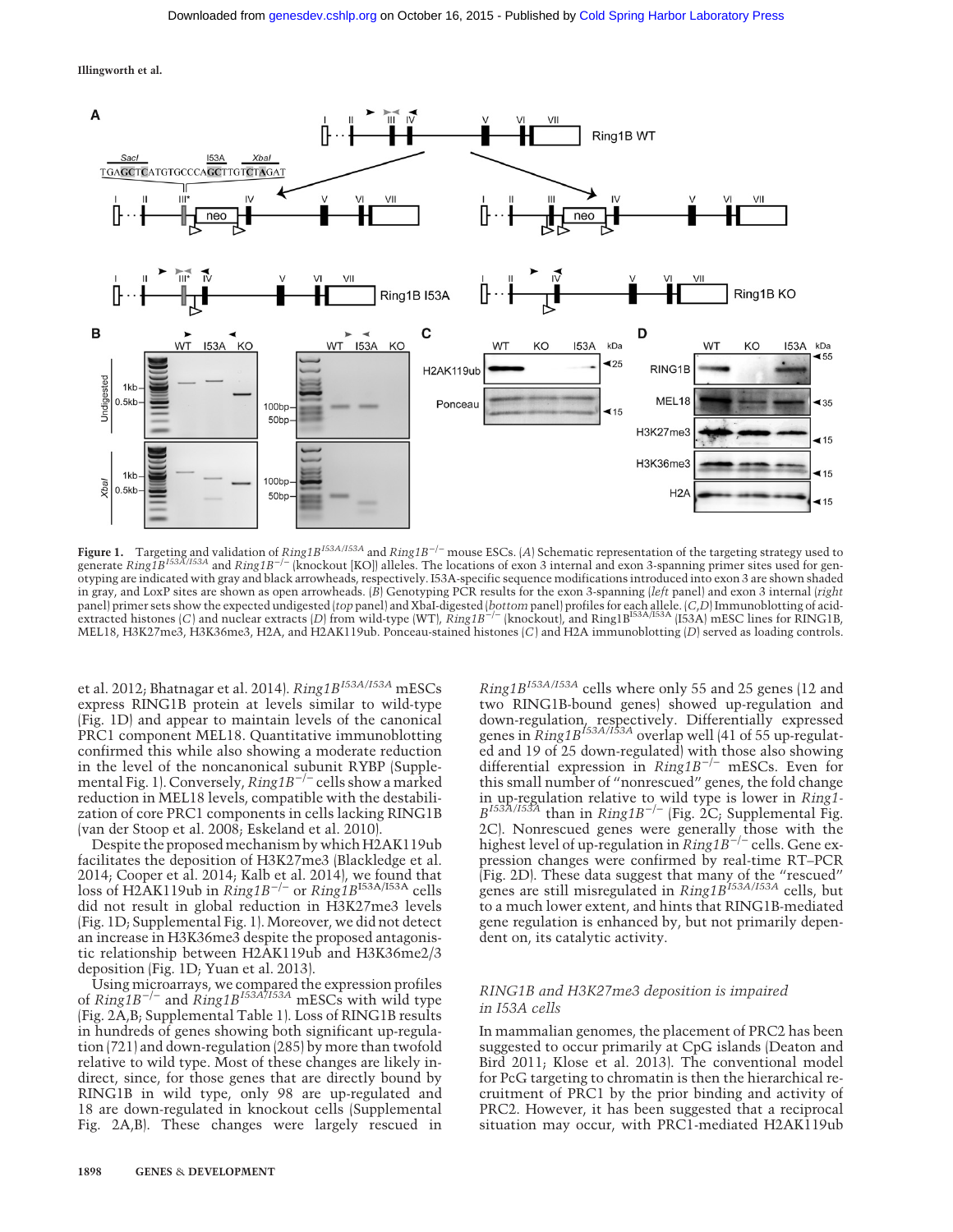#### H2AK119ub-independent repression by PRC1



Figure 2. The E3 ligase activity of RING1B is largely dispensable for gene repression.  $(A,B]$  Log<sub>2</sub> expression values in wild-type (WT) versus<br> $Ring1B^{-/-}$  mESCs  $(A)$  and  $Ring1B^{153A/153A}$  mESCs  $(B)$  from expression microarrays. Probes were considered to be up-regulated (orange) or down-regulated (blue) if they had a  $log_2$  fold change of >1 or less than −1, respectively, and a Benjamini-Hochberg-corrected P-value of <0.05. The number of differentially expressed probes and the number of genes they represent (in parenthesis) are indicated. (C) Box plots<br>of log<sub>2</sub> fold expression changes for *Ring1B<sup>−/−</sup>* versus wild type (knock-<br>out [KO]) and *Ring1B <sup>153A/I53A* versus wild type (I53A) for genes wi</sup> "rescued" and "nonrescued" expression levels in Ring1B<sup>153A/I53A</sup> mESCs. The number of probes (genes in parentheses) is indicated for each subset. (D) Candidate expression analysis by quantitative RT–PCR. Plots show the mean expression across three biological replicates, with error bars indicating standard deviation. Significant differential gene expression, as determined by a Student's t-test, is indicated with asterisks. (\*) P-value <  $0.05$  and >  $0.01$ ; (\*\*) P-value <  $0.01$ .

initiating PRC2 binding, providing a mechanism by which PRC1 and PRC2 may cooperatively reinforce their respective binding (Blackledge et al. 2014; Cooper et al. 2014; Kalb et al. 2014). To determine whether loss of RING1B catalytic activity has an impact on where H3K27me3 is deposited in the genome, we performed chromatin immunoprecipitation (ChIP) for RING1B and H3K27me3 in<br>wild-type and *Ring1B<sup>153A/I53A* mESCs. Quantitative PCR</sup> (qPCR) revealed that RING1B is present at multiple ca-<br>nonical Polycomb target sites in *Ring1B<sup>153A/I53A</sup>* cells, albeit at reduced levels compared with wild type (Fig. 3A;<br>Supplemental Fig. 3A). In *Ring1B<sup>153A/153A</sup>,* H3K27me3 levels at these loci were reduced to a level similar to that observed in  $Ring1B^{-/-}$  mESCs. To investigate whether this is true genome-wide, we performed high-throughput sequencing on the RING1B and H3K27me3 ChIPenriched material (ChIP-seq). Manual inspection of normalized mapped ChIP-seq reads showed that the qPCR results were replicated in the sequencing data (Fig. 3B; Supplemental Fig. 3B). Analysis of all transcription start sites (TSSs) with RING1B enrichment in wild-type mESCs showed RING1B and H3K27me3 at the same sites in  $Ring1B<sup>153A/153A</sup>$  but at reduced levels (Fig. 3C,D). These data, in combination with the maintenance of total<br>RING1B protein levels in *Ring1B<sup>153A/I53A</sup>* mESCs (Fig. 1D), suggested that there might be a global redistribution of RING1B in these cells. Consistent with this, we found

that RING1B ChIP-seq signal was lost from CGI TSSs and gained within gene bodies (Supplemental Fig. 4A). Although both RING1B- and H3K27me3-enriched regions in wild type typically had decreased signal in *Ring1*-<br>B<sup>I53A/I53A</sup> cells (Fig. 3E,F), the absolute number of RING1B/H3K27me3-enriched regions identified in  $Ring1B^{153A/153A}$  was greater than that found in wildtype; we identified >5200 unique RING1B-occupied sites (Fig. 3E,F; Supplemental Fig. 4B). These ectopic "peaks" were at sites of low RING1B signal, showed a modest but significant (P-value of  $\times 1 \times 10^{-16}$ , Wilcoxon rank sum test) increase in ChIP-seq signal in the  $Ring1B^{153A/153A'}$  mESCs (Supplemental Fig. 4B), and occurred preferentially within gene bodies (Supplemental Fig. 4C). To determine whether RING1B and H3K27me3 levels may be simply tracking transcription, we compared RING1B/H3K27me3 levels over rescued and nonrescued genes, and this revealed that the genes most up-regulated in  $Ring1B^{153A/153A}$  cells do indeed have a higher loss of H3K27me3 and RING1B ChIP signal (Supplemental Fig. 3C,D). Despite this, the abundance of sites with reduced<br>H3K27me3/RING1B levels in *Ring1B<sup>I53A/I53A</sup>* cells greatly exceeds the number of differentially expressed genes, suggesting that altered expression alone is not the principal driver of these chromatin changes.

While our data align with the model in which PRC1 enzymatic activity can direct PRC2 recruitment, we cannot easily discount the possibility that abrogated H3K27me3 deposition is due to an alternative deficit in the function<br>of *Ring1B<sup>I53A/I53A*</sup>. Two lines of evidence suggest that this is not the case. First, there are no obvious problems with the composition of canonical PRC1 that contains RING1B<sup>I53A</sup> (Fig. 1D; Illingworth et al. 2012). Moreover, despite a clear concordance between RING1B and H3K27me3 levels, interrogation of loci identified as invariant for RING1B occupancy between wild-type and Ring1BI53A/I53A ESCs (Supplemental Fig 5) identified highly variable levels of H3K27me3 with no loss or gain of H3K27me3 as a group. Consequently, we believe that our data provide some support for the self-reinforcing recruitment model mediated in part by H2AK119ub.

# RING1B catalytic activity is dispensable for early mouse development

Whereas RING1A is dispensable for embryonic development (del Mar Lorente et al. 2000), RING1B is essential for gastrulation (Voncken et al. 2003). To determine the in vivo role for the catalytic function of RING1B, we generated  $Ring1B^{+/I53A}$  mice from heterozygous knock-in mESCs. Correct targeting was validated in embryonic day 12.5 (E12.5) embryos using the PCR strategy illustrated in Figure 1A. Immunoblotting showed a major reduction in H2AK119ub levels in placentas of E12.5 Ring1B<sup>153A/I53A</sup> embryos when compared with wild type (Fig. 4A,B). Successive heterozygous matings did not yield live-born homozygous pups (98 Ring1B<sup>+/+</sup>, 147  $Ring1B^{+/I53A}$ , and 0  $Ring1B^{I53A/IB3A}$ ;  $\chi^2 = 88.2$ ,  $P <$ 0.0001), suggesting that the E3 ligase activity of RING1B is required for full murine embryonic development. However, in contrast to the reported embryonic lethality of Ring1B<sup>-/-</sup> by E10.5, we found that  $Ring1B^{153A/153A}$  embryos could complete gastrulation and develop to E15.5, albeit at sub-Mendelian frequencies  $\chi^2 = 3.2$ ,  $P = 0.20$  at E15.5;  $\chi^2$  = 19.6, P < 0.0001 at E12.5;  $\chi^2$  = 5.6, P = 0.06 at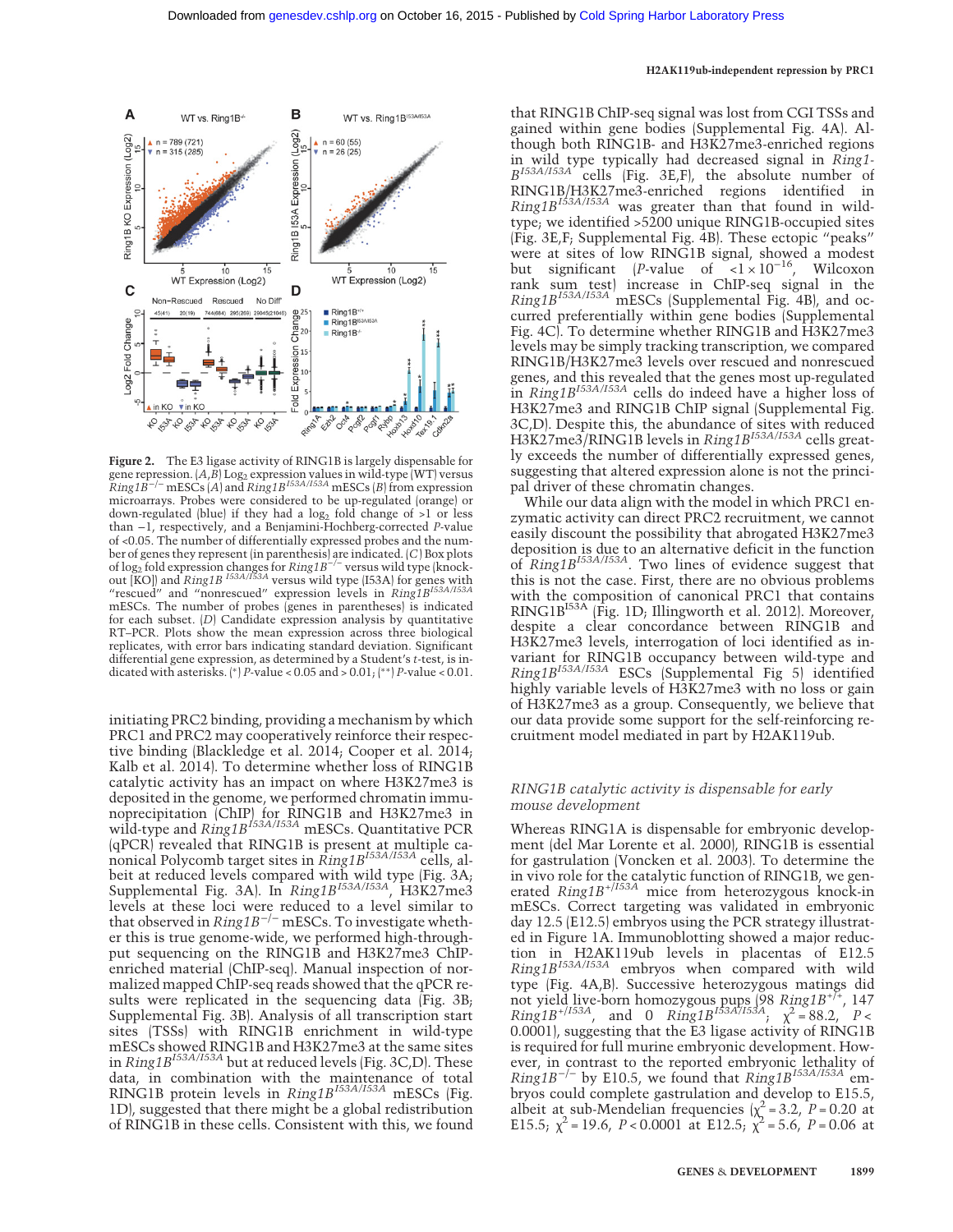Illingworth et al.



Figure 3. Mouse ESCs expressing catalytically inactive RING1B display impaired RING1B and H3K27me3 deposition. (A) RING1B and H3K27me3 levels (percentage input bound) for selected loci measured by ChIP-qPCR. *[B]* Genome browser screenshots showing normalized<br>read depth for RING1B and H3K27me3 ChIP-seq in wild-type (WT) and *Ring1B<sup>153A/153A* mES</sup> seq signal across RING1B-enriched TSSs (±5 kb) for RING1B (C) and H3K27me3 (D), ranked from highest to lowest ChIP-seq signal in wildtype mESCs. Average profiles are shown in the right panels.  $(E, F)$  Comparison of RING1B (E) and H3K27me3 (F) occupancy at RING1B-enriched regions in wild-type mESCs. Peaks were considered increased or decreased (red and blue spots, respectively; numbers given in parenthesis) if both<br>replicates of *Ring1B<sup>153A/153A* showed an at least twofold differential sig</sup> els show the genomic size occupied by each category of enriched region.

E9.5) (Fig. 4C–E). No gross morphological abnormities or anterior–posterior patterning defects were seen at E9.5 or E12.5. At E15.5, two of the five  $Ring1B^{153A/153A}$  embryos that we recovered were developmentally retarded, but the morphology of the remaining three  $\text{Ring1B}^{153A/153A}$ embryos was largely normal (exemplified in Fig. 4E). All<br>three of these E15.5 *Ring1B<sup>153A/I53A* embryos exhibited</sup> edema (Fig. 4E, arrows), which was never seen in any of the 27 control littermate embryos at this stage (Fisher's test,  $P < 0.01$ , suggesting some defects in development of the cardiovascular system. One of these three E15.5  $Ring1B^{153A/153A}$  embryos exhibited exencephaly (Fig. 4E, asterisk). Interestingly, the co-occurrence of these two phenotypes is also seen in embryos deficient for the H3K27me3 demethylase KDM6A (Shpargel et al. 2012). It has been reported that the gastrulation stage lethality of  $Ring1B^{-/-}$  mice can be overcome by simultaneous loss of CDKN2A (Voncken et al. 2003). However, *Cdkn2a*<br>expression remains up-regulated in *Ring1B<sup>153A/153A* ESCs</sup> (Fig. 2D), and so the developmental rescue of gastrulation in *Ring1B<sup>153A/I53A* embryos may occur through a</sup> CDKN2A-independant mechanism.

We showed that catalytically inactive RING1B disrupts H3K27me3 deposition at target loci in ESCs, consistent with a model in which PRC1 and PRC2 cooperatively reinforce each other's binding, with the loss of PRC1 activity prompting some loss of H3K27me3, which in turn reduces PRC1 binding. We cannot exclude that reduced levels of H3K27me3 are not just a consequence of increased transcription in mutant cells (Riising et al. 2014). Despite this disruption of the epigenetic landscape, catalytically inactive RING1B is able to maintain near wild-type levels of gene expression compared with Ring1B-null ESCs and support embryonic development to an extent much greater than that reported for Ring1B knockout. Our findings support the notion that loss of RING1B E3 ligase activity and the consequent loss of most H2AK119ub only partially disrupt polycomb recruitment and function, consistent with the ability of ectopically expressed catalytically inactive RING1B to maintain chromatin compaction at polycomb target loci (Eskeland et al. 2010). Together with the importance of other PRC1 subunits in modulating higher-order chromatin structure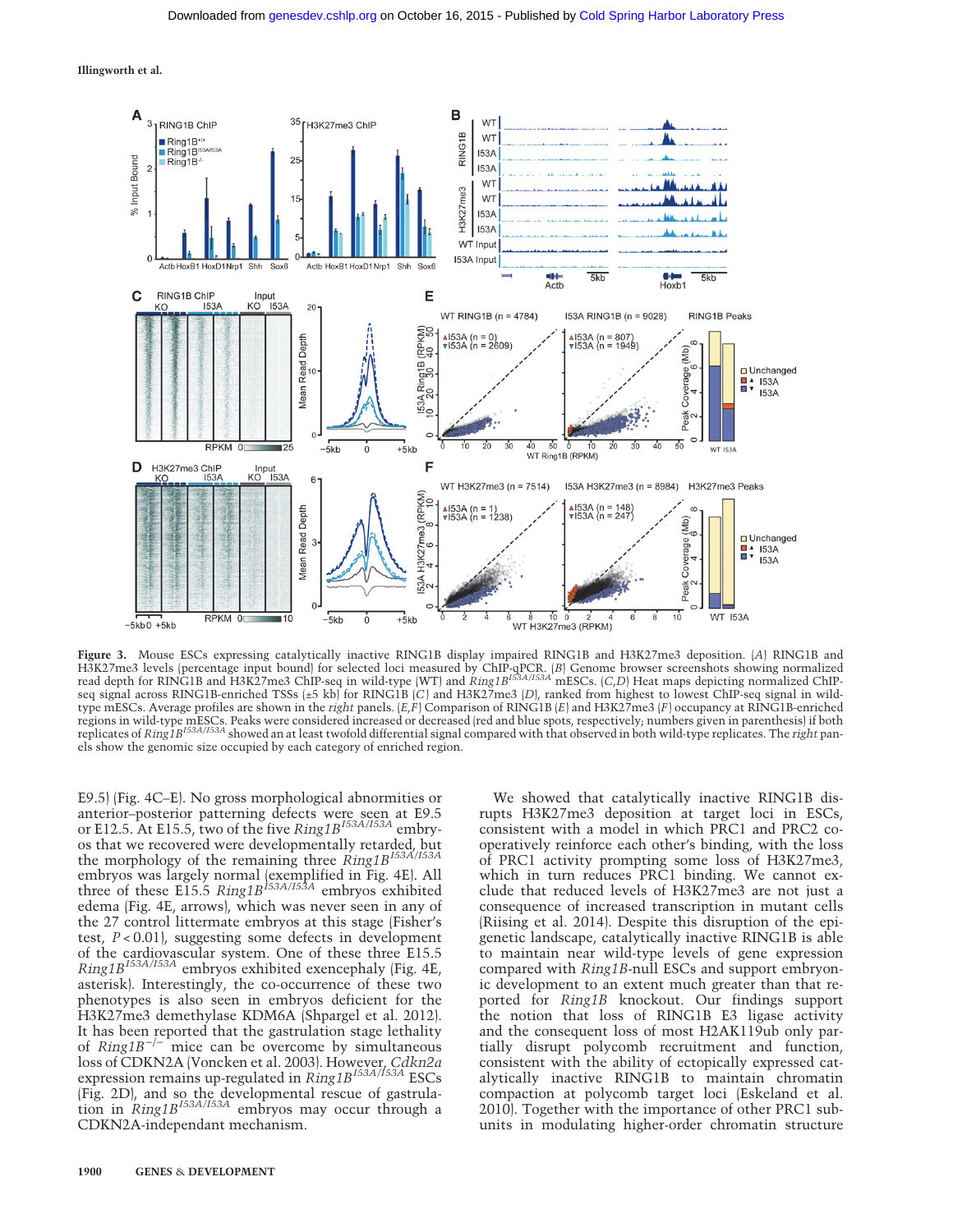

Figure 4. The E3 ubiquitin ligase activity of RING1B is not essential for early mouse embryo development. (A) Genotyping PCR performed on DNA prepared from E12.5 livers for exon 3-spanning (top panel) and exon 3 internal (bottom panel) primer sets (locations illustrated in Fig. 1A) show the expected undigested (−) and XbaI-digested (x) product sizes for both the wild-type (WT) and I53A alleles in E12.5 embryos. (B) Immunoblotting of acid-extracted histones from E12.5 wild type and I53A E12.5 placenta for H2A and H2AK119ub. (C–E) Photographs of embryos from a cross between Ring1B+/I53A heterozygotes at E9.5 (C), E12.5 (D), and E15.5 (E). The Ring1B genotype is indicated above each panel, and the total number of embryos for all litters is tabulated *below.* Bars: E9.5 and E12.5, 0.5 mm, E15.5, 2 mm. (C) For E15.5 Ring1B<sup>I53A/I53A</sup>, swelling characteristic of edema and exencephaly are indicated (white arrows and asterisk, respectively).

(Grau et al. 2011; Isono et al. 2013), we suggest that the primary role for RING1B in gene repression and early embryonic development is structural rather than enzymatic.

#### Materials and methods

# Generation of Ring1B<sup>153A/I53A</sup> and Ring1B<sup>-/−</sup> mice

The targeting vector to knock in the I53A mutation into exon 3 of Ring1B (Rnf2) was generated by BAC recombineering (Liu et al. 2003). Briefly, a 129S7/AB2.2-derived BAC, bMQ291b2 (Adams et al. 2005), was modified using galK-positive/negative selection to introduce the I53A mutation and two silent restriction sites (SacI and XbaI) into exon 3 of Ring1B and a 10.1-kb region of the BAC (chromosome 1: 153,321,960–153,332,059; mm9) cloned into PL253 by gap repair. A floxed neomycin resistance cassette was then integrated into intron 3 (position chromsome 1: 153,323,749; mm9) in this gap-repaired plasmid using a mini targeting vector. The resulting plasmid was linearized and electroporated into E14TG2a ESCs (Joyner 2000), and G418-resistant clones were screened by PCR to identify correct targeting events. The neomycin resistance cassette was removed from correctly targeted clones by transient transfection of a Cre-expressing plasmid.  $RingIB^{+/I53A}$  mESCs were injected into blastocysts to generate chimeric mice and backcrossed three times to C57BL/6 (Joyner 2000). A second round of targeting in Ring1B+/I53A mESCs generated Ring1B<sup>153A/153A</sup> mESCs.

 $Ring1B^{-/-}$  mESCs were generated using a similar strategy, except that a gap-repaired PL253 plasmid containing chromosome 1: 153,321,960– 153,332,059 (mm9) and a wild-type version of Ring1B exon 3 was modified so that a lone LoxP site was introduced into intron 2 (chromosome 1: 153,324,264; mm9), and a floxed neomycin resistance cassette was introduced into intron 3 (chromosome 1: 153,323,749; mm9) using mini targeting vectors. Cre-mediated removal of the neomycin resistance cassette generated either a conditional knockout Ring1B allele with exon 3 flanked by LoxP sites or a Ring1B-null allele deleted for exon 3 that produces a transcript containing a premature STOP codon encoding a 42-aminoacid N-terminally truncated protein. Details of genotyping by PCR and cDNA sequencing are in Supplemental Table 2.

Generation and analysis of Ring1B mutant mice were performed under a UK Home Office project license (PPL 60/4424) with approval from an institutional ethics committee.

#### Expression analysis

The Amino Allyl MessageAmp II with Cy3 kit (Ambion, AM1795) was used to produce cRNA using the manufacturer's protocol. Six-hundred nanograms of cRNA was fragmented and hybridized to a SurePrint G3 Mouse GE 8x60K microarray (Agilent, G4852A). After washing, the arrays were scanned using a NimbleGen scanner, and images were analyzed using Agilent Feature Extraction software. The resulting values were processed and analyzed using custom R scripts. Expression data were deposited in the Gene Expression Omnibus (GEO) repository [\(http://](http://www.ncbi.nlm.nih.gov/geo) [www.ncbi.nlm.nih.gov/geo](http://www.ncbi.nlm.nih.gov/geo)) under accession number GSE69978. Details of qRT–PCR for verification of expression changes are in Supplemental Table 2. A full protocol is in the Supplemental Material.

### ChIP-seq

Libraries were prepared as previously described (Bowman et al. 2013) with modifications outlined in the Supplemental Material.

Sequence reads were trimmed (TrimGalore! version 0.2.7) to remove adapters (with the "-q 30" option used to remove low-quality bases with a PHRED score of <30 using Cutadapt version 1.2.1) and mapped to the mouse genome (mm10) using Bowtie 2.1.0 with the following arguments: "–local -D 20 -R 3 -N 1 -L 20 -i S,1,0.50." SAM files were processed using HOMER version 4.3. HOMER tag directories were created using the make-TagDirectory tool with the options "-unique" and "-fragLength 150" and were used to create BedGraphs for visualization. All data output from HO-MER analysis was normalized to 10 million mapped reads. BedGraphs were created using HOMER's makeUCSCfile tool with default options. Enriched regions were identified using the findPeaks tool from HOMER with the options "-style histone" and "-minDist 500" with the input sequences as controls. High-confidence enriched regions of at least 500 base pairs enriched in both replicates were identified. The HOMER analyzeRNA tool with the "-rpkm" option was used to quantify regions of interest. To generate heat maps, HOMER's annotatePeaks tool was used (options "-ghist" and "-hist 50") to generate a matrix of RPKM (reads per kilobase per million mapped reads) values, which was processed using custom R scripts. Illumina sequencing data were deposited in the GEO repository ([http://www.ncbi.nlm.nih.gov/geo\)](http://www.ncbi.nlm.nih.gov/geo) under accession number GSE69978.

Details of cell culture conditions, RNA extraction, cDNA synthesis, protein extractions, ChIP, and immunoblotting are provided in the Supplemental Material.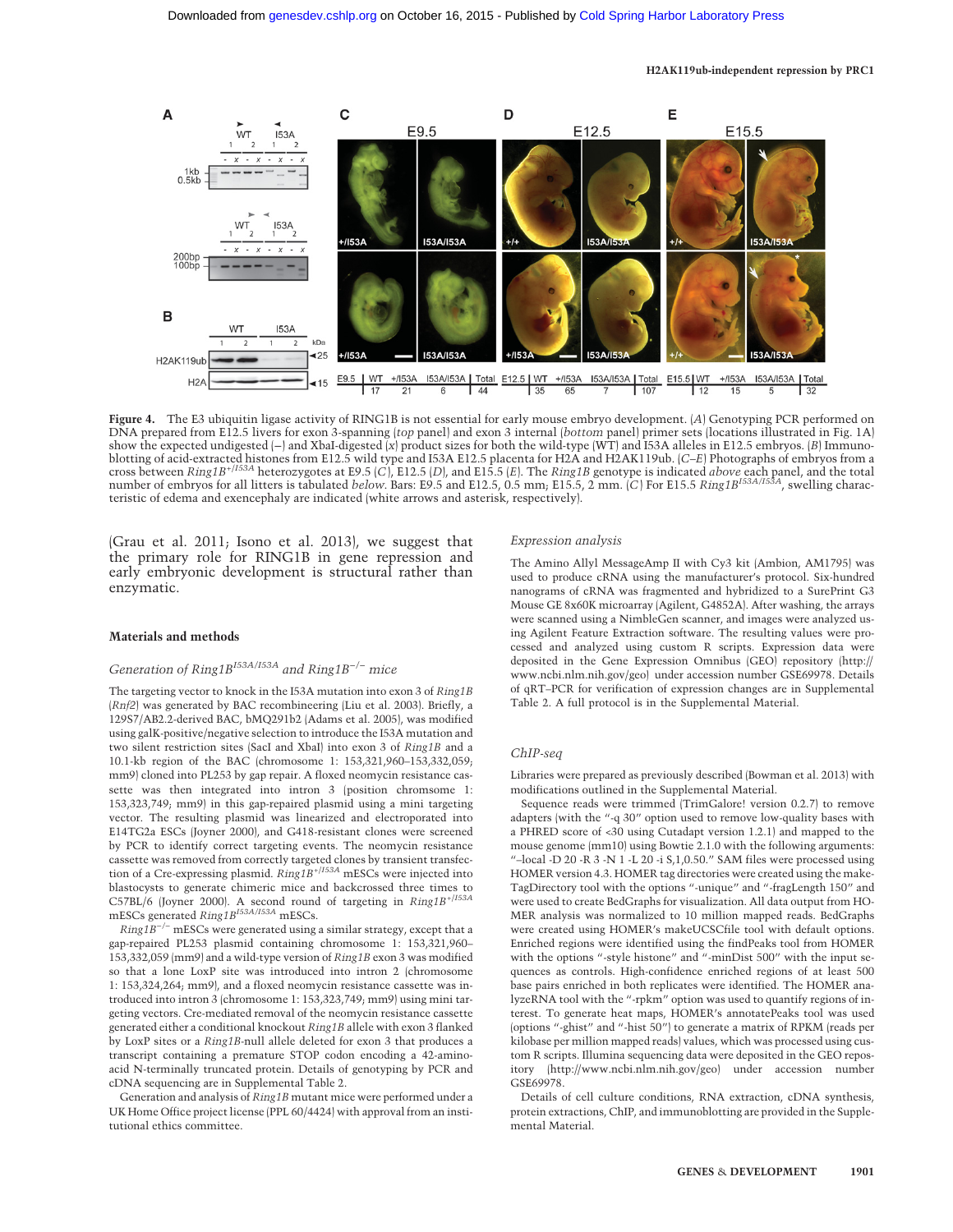Illingworth et al.

## Acknowledgments

This work was supported by a UK Medical Research Council University Unit programme grant to W.A.B. and I.R.A., and a Medical Research Council Ph.D. studentship to M.M.

## Note added in proof

Pengelly et al. (2015) recently reported similar findings for a point mutation in the PRC1 subunit Sce in Drosophila melanogaster.

### References

- Adams DJ, Quail MA, Cox T, van der Weyden L, Gorick BD, Su Q, Chan WI, Davies R, Bonfield JK, Law F, et al. 2005. A genome-wide, end-sequenced 129Sv BAC library resource for targeting vector construction. Genomics 86: 753–758.
- Bhatnagar S, Gazin C, Chamberlain L, Ou J, Zhu X, Tushir JS, Virbasius CM, Lin L, Zhu LJ, Wajapeyee N, et al. 2014. TRIM37 is a new histone H2A ubiquitin ligase and breast cancer oncoprotein. Nature 516: 116–120.
- Blackledge NP, Farcas AM, Kondo T, King HW, McGouran JF, Hanssen LL, Ito S, Cooper S, Kondo K, Koseki Y, et al. 2014. Variant PRC1 complexdependent H2A ubiquitylation drives PRC2 recruitment and polycomb domain formation. Cell 157: 1445–1459.
- Bowman SK, Simon MD, Deaton AM, Tolstorukov M, Borowsky ML, Kingston RE. 2013. Multiplexed Illumina sequencing libraries from picogram quantities of DNA. BMC Genomics 14: 466.
- Buchwald G, van der Stoop P, Weichenrieder O, Perrakis A, van Lohuizen M, Sixma TK. 2006. Structure and E3-ligase activity of the Ring–Ring complex of polycomb proteins Bmi1 and Ring1b. EMBO J 25: 2465– 2474.
- Cooper S, Dienstbier M, Hassan R, Schermelleh L, Sharif J, Blackledge NP, De Marco V, Elderkin S, Koseki H, Klose R, et al. 2014. Targeting polycomb to pericentric heterochromatin in embryonic stem cells reveals a role for H2AK119u1 in PRC2 recruitment. Cell Rep 7: 1456–1470.
- Deaton AM, Bird A. 2011. CpG islands and the regulation of transcription. Genes Dev 25: 1010–1022.
- del Mar Lorente M, Marcos-Gutierrez C, Perez C, Schoorlemmer J, Ramirez A, Magin T, Vidal M. 2000. Loss- and gain-of-function mutations show a polycomb group function for Ring1A in mice. Development 127: 5093–5100.
- Di Croce L, Helin K. 2013. Transcriptional regulation by Polycomb group proteins. Nat Struct Mol Biol 20: 1147–1155.
- Endoh M, Endo TA, Endoh T, Isono K, Sharif J, Ohara O, Toyoda T, Ito T, Eskeland R, Bickmore WA, et al. 2012. Histone H2A mono-ubiquitination is a crucial step to mediate PRC1-dependent repression of developmental genes to maintain ES cell identity. PLoS Genet 8: e1002774.
- Eskeland R, Leeb M, Grimes GR, Kress C, Boyle S, Sproul D, Gilbert N, Fan Y, Skoultchi AI, Wutz A, et al. 2010. Ring1B compacts chromatin structure and represses gene expression independent of histone ubiquitination. Mol Cell 38: 452–464.
- Gao Z, Zhang J, Bonasio R, Strino F, Sawai A, Parisi F, Kluger Y, Reinberg D. 2012. PCGF homologs, CBX proteins, and RYBP define functionally distinct PRC1 family complexes. Mol Cell 45: 344–356.
- Grau DJ, Chapman BA, Garlick JD, Borowsky M, Francis NJ, Kingston RE. 2011. Compaction of chromatin by diverse Polycomb group pro-

teins requires localized regions of high charge. Genes Dev 25: 2210–2221.

- Illingworth RS, Botting CH, Grimes GR, Bickmore WA, Eskeland R. 2012. PRC1 and PRC2 are not required for targeting of H2A.Z to developmental genes in embryonic stem cells. PLoS One 7: e34848.
- Isono K, Endo TA, Ku M, Yamada D, Suzuki R, Sharif J, Ishikura T, Toyoda T, Bernstein BE, Koseki H. 2013. SAM domain polymerization links subnuclear clustering of PRC1 to gene silencing. Dev Cell 26: 565-577.
- Joyner AL. 2000. Gene targeting: a practical approach. 2nd Edition, Oxford University Press, Oxford, UK.
- Kalb R, Latwiel S, Baymaz HI, Jansen PW, Muller CW, Vermeulen M, Muller J. 2014. Histone H2A monoubiquitination promotes histone H3 methylation in Polycomb repression. Nat Struct Mol Biol 21: 569–571.
- Kaustov L, Ouyang H, Amaya M, Lemak A, Nady N, Duan S, Wasney GA, Li Z, Vedadi M, Schapira M, et al. 2011. Recognition and specificity determinants of the human cbx chromodomains. J Biol Chem 286: 521–529.
- Klose RJ, Cooper S, Farcas AM, Blackledge NP, Brockdorff N. 2013. Chromatin sampling–an emerging perspective on targeting polycomb repressor proteins. PLoS Genet 9: e1003717.
- Liu P, Jenkins NA, Copeland NG. 2003. A highly efficient recombineeringbased method for generating conditional knockout mutations. Genome Res 13: 476–484.
- Luijsterburg MS, Acs K, Ackermann L, Wiegant WW, Bekker-Jensen S, Larsen DH, Khanna KK, van Attikum H, Mailand N, Dantuma NP. 2012. A new non-catalytic role for ubiquitin ligase RNF8 in unfolding higher-order chromatin structure. EMBO J 31: 2511-2527
- Morey L, Aloia L, Cozzuto L, Benitah SA, Di Croce L. 2013. RYBP and Cbx7 define specific biological functions of polycomb complexes in mouse embryonic stem cells. Cell Rep 3: 60–69.
- Pengelly AR, Kalb R, Finkl K, Müller J. 2015. Transcriptional repression by PRC1 in the absence of H2A monoubiquitylation. Genes Dev 29: 1487–1492.
- Riising EM, Comet I, Leblanc B, Wu X, Johansen JV, Helin K. 2014. Gene silencing triggers polycomb repressive complex 2 recruitment to CpG islands genome wide. Mol Cell 55: 347–360.
- Shpargel KB, Sengoku T, Yokoyama S, Magnuson T. 2012. UTX and UTY demonstrate histone demethylase-independent function in mouse embryonic development. PLoS Genet 8: e1002964.
- Tavares L, Dimitrova E, Oxley D, Webster J, Poot R, Demmers J, Bezstarosti K, Taylor S, Ura H, Koide H, et al. 2012. RYBP–PRC1 complexes mediate H2A ubiquitylation at polycomb target sites independently of PRC2 and H3K27me3. Cell 148: 664–678.
- van der Stoop P, Boutsma EA, Hulsman D, Noback S, Heimerikx M, Kerkhoven RM, Voncken JW, Wessels LF, van Lohuizen M. 2008. Ubiquitin E3 ligase Ring1b/Rnf2 of polycomb repressive complex 1 contributes to stable maintenance of mouse embryonic stem cells. PLoS One 3: e2235.
- Voncken JW, Roelen BA, Roefs M, de Vries S, Verhoeven E, Marino S, Deschamps J, van Lohuizen M. 2003. Rnf2 (Ring1b) deficiency causes gastrulation arrest and cell cycle inhibition. Proc Natl Acad Sci 100: 2468–2473.
- Yuan G, Ma B, Yuan W, Zhang Z, Chen P, Ding X, Feng L, Shen X, Chen S, Li G, et al. 2013. Histone H2A ubiquitination inhibits the enzymatic activity of H3 lysine 36 methyltransferases. J Biol Chem 288: 30832–30842.
- Zhou W, Zhu P, Wang J, Pascual G, Ohgi KA, Lozach J, Glass CK, Rosenfeld MG. 2008. Histone H2A monoubiquitination represses transcription by inhibiting RNA polymerase II transcriptional elongation. Mol  $Cell$  29: 69–80.